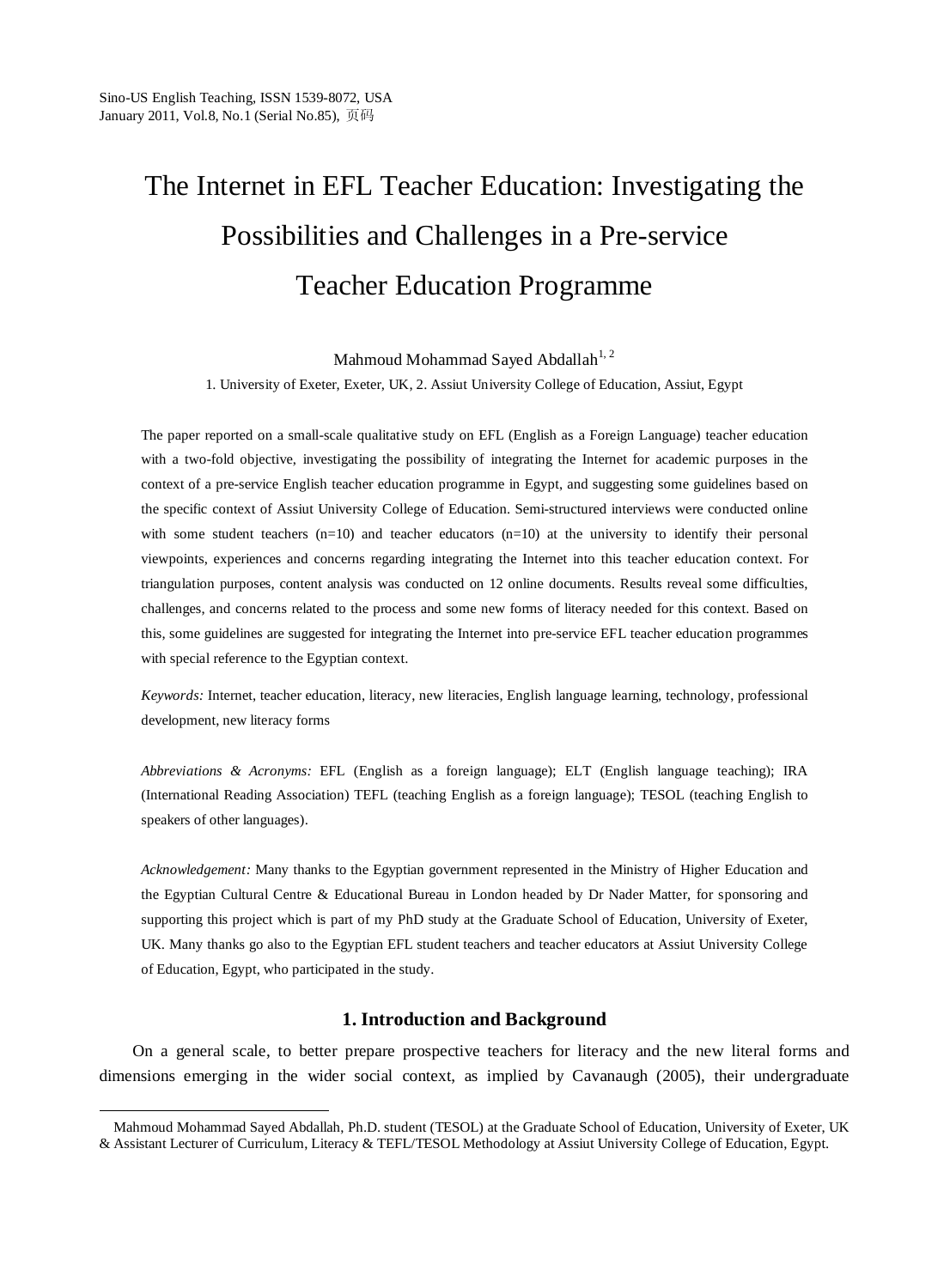programmes, hosted by universities and teacher education institutions in higher education, need to include literacy and technology concepts and address new ICTs (Information and Communication Technologies), especially the Internet. More specifically, there is a growing and persistent need to address the Internet as a dominant innovation, and how it can be employed adequately to improve students' learning and help them master the lifelong learning skills and competencies required in this information age. This is particularly relevant to EFL student teachers and all language teachers, who are burdened with the double tasks of mastering both the academic and lifelong learning skills that they need as adult learners as well as the teaching competencies and skills that they need as prospective teachers of English (Roberts, 1998). From a more pragmatic point of view and in terms of working conditions at present, Karchmer (2001) anticipated that the workplace will require students to become proficient in using Internet-based literacies, which makes the role of teacher education in this age even more critical and significant. Similarly, studies show that university students (some of whom are prospective teachers) rely heavily on the Internet for general and academic purposes, indicating that student usage will increase over time (Harman, 2007). In 2002, the IRA (International Reading Association), as Cavanaugh (2005) reported, recommended that teacher educators should integrate effective instructional models, using the Internet into preparation programmes to provide opportunities for pre-service teachers to practise by using age-appropriate ICTs.

Hence, an up-to-date preparation for prospective teachers of English is important for three main reasons: (1) the Internet has provided access to a massive amount of information, but the task of managing that critically has become vital (Ingraham, Levy, McKenna, & Roberts, 2007, p. 168). This is particularly relevant, because EFL teachers will be faced with the challenge of using the Internet for updating their professional knowledge which necessitates training in information management strategies, and other skills needed for managing, organizing, evaluating, and employing online content (Leu, Kinzer, Coiro, & Cammack, 2004); (2) student teachers are expected to deal with language learners who will be skilled in using ICTs; if they are not trained in these aspects, a literacy gap will exist, and thus hindering communication and rapport in the classroom. Students, as the IRA suggests, have the right to have teachers skilled at using new literacies for teaching and learning (Cavanaugh, 2005).

This is a natural right since the teaching-learning process has become so complicated involving new roles for teachers as facilitators, managers, counsellors, observers, feedback providers, assessors, process leaders, material developers, and above all, "guide on the side" and not "sage on the stage" (King, 1993; Roberts, 1998); (3) the Internet is so closely relevant to English teaching/learning that it is impractical to disregard it in any context of language learning and English teacher preparation. According to Warschauer, Shetzer and Meloni (2000), the Internet has been providing many benefits in this context as it: (1) provides access to authentic language material; (2) enables communication in English to take place, and thus, language practice is fostered; (3) caters for students' personal needs and individual differences; and (4) can create a rich context for using some effective language teaching/learning approaches and methods, such as: reflective learning, cooperative learning, problem-based learning, enquiry-based learning, and self-paced learning.

With the dominance of the Internet in all fields and walks of life, a persistent question that has been always recurring is: *Is it possible to integrate the Internet for academic purposes in formal teaching/learning contexts, especially in English Language Teaching (ELT) and English Language Learning (ELL)?* This question is particularly crucial within the field of Teaching English as a Foreign Language (TEFL) or Teaching English to Speakers of Other Languages (TESOL), essentially due to the significant influence the Internet has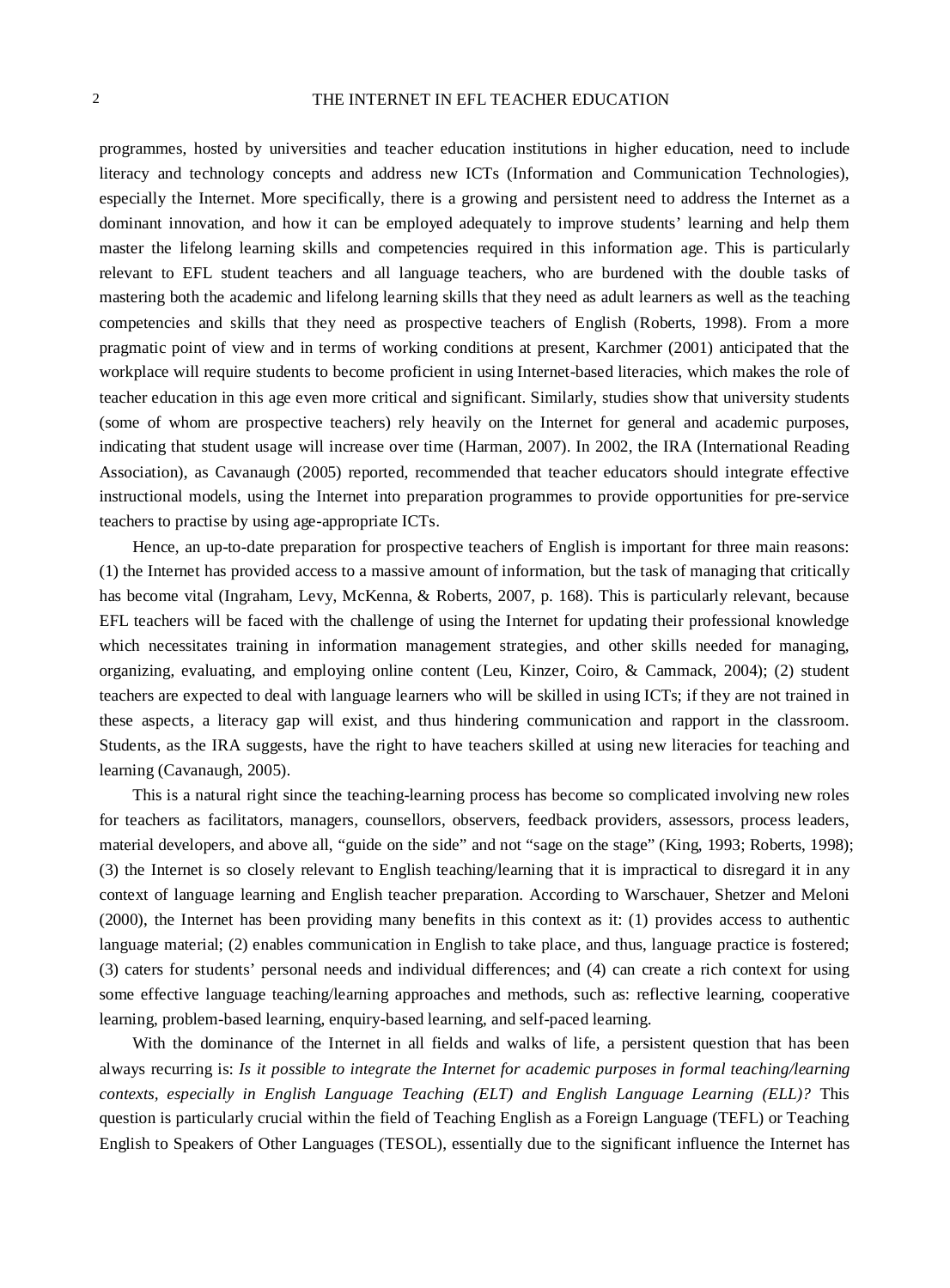been having on the English language (Crystal, 2001), and concept of literacy and "who is to be considered literate" (Abdallah, 2008). Always new forms of communication and interaction are coming to the fore, and hence, in this new technological context, it is hard to restrict ourselves as English as a Foreign Language (EFL) teacher educators and student teachers, to the traditional paper-based forms of literacy which are still dominant in the pre-service teacher education institutions in Egypt. The traditional concept of literacy is based on the long-established assumption that the printed book is the sole means of literacy and the teacher/instructor is the main source of information or the fountain of knowledge.

Recognising the importance of the Internet as an information, teaching-learning resource, Coiro, Knobel, Lankshear and Leu (2008) assumed that the Internet is the defining technology of literacy in the 21st century, as no other invention in the history of humankind (e.g., press, telephone, and TV) has ever transformed the meaning of literacy in the same way the Internet has. As a reaction to ICTs, new terms have come to the fore to express the relationship between literacy and new technologies (especially the Internet). For example, the New London Group (NLG) (1996) presented "multiliteracies" indicating the multiplicity of communication channels in the world today which calls for a much broader view of literacy. Hull and Schultz (2002) talked about "multimodal contexts" in which literacy is differentiated. Tyner (1998) focused on "critical literacies" that teaches about information, as well as with information, suggesting a "media literacy perspective" that addresses the new literacy forms required by new media.

As far as ELT is concerned, this implies a need to address and assimilate the new dimensions that have emerged into the language literacy practices. It is well known that the main language skills are: reading, writing, listening, speaking, comprehension, and communication. Traditionally, all the literacy practices related to these skills have been paper-based. However, nowadays, we are experiencing a shift from traditional paper-based practices to electronic, online practices, or as Jewitt (2006, p. 13) put it, a "shift from page to screen", which has been influencing all the educational programmes at all educational stages (including kindergarten) all over the world. In this sense, in addition to the traditional paper-based skills and practices, ELT should encompass the new forms that such skills and practices have taken in this information age which include: (1) "online reading" which involves hypertext, hyperlinks, the new ways of navigation through the text and the new electronic environment which mediates the reading process (Coiro, 2003); (2) "online communication", whether synchronously (e.g., through chat) or asynchronously (e.g., through e-mail) (Warschauer et al., 2000); (3) "online composition and writing" which involves new ways of composing, managing and organizing words and sentences online; and (4) "online listening and speaking" which involves using online media and tools to listen to audio and video materials and talk to people in other places in the globe who might be English native speakers (Abdallah, 2007).

# **2. Problem of the Study**

Despite the many studies recently conducted to address the issue of using the Internet in the context of pre-service EFL teacher education programmes in Egypt (England, 2007; Mekheimer, 2005), the focus has been on experimenting some Internet-based applications and tools (e.g., e-mail and chat) for the purpose of developing and/or improving specific linguistic skills for EFL student teachers, such as essay writing and reading comprehension, without presenting guidelines into how to integrate the Internet into the EFL teacher education programme in general and into the Egyptian pre-service EFL teacher education programmes in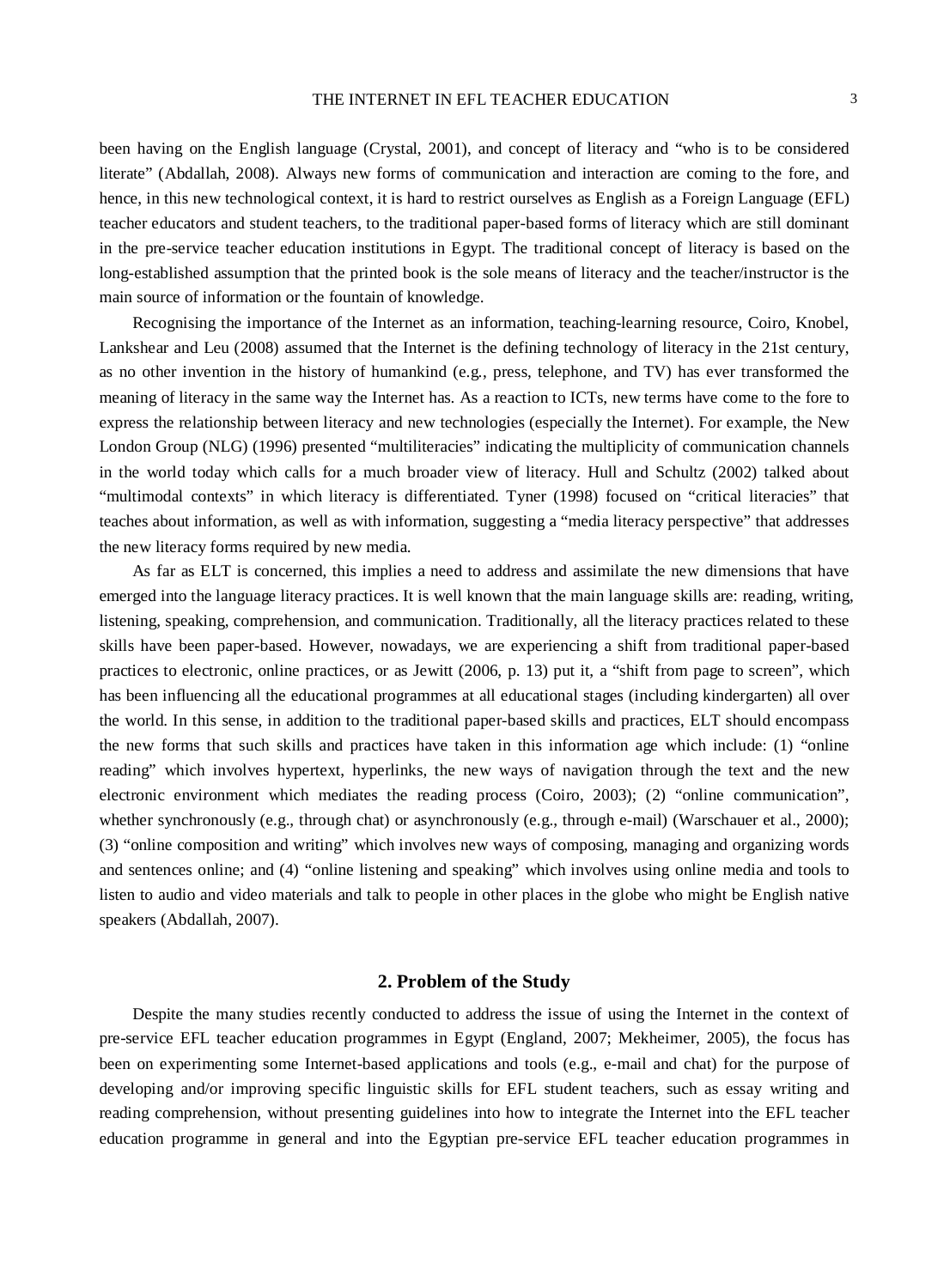particular. These studies have focused more on the "tool" rather than the "context". It is important to understand the context of Egyptian pre-service EFL teacher education, especially in the colleges of education, so as to determine how much practical the integration is, and whether there is any theoretical framework based on this specific context that might guide the process. Hence, the study seeks to generate some guidelines in this respect.

More specifically, the study attempted to answer the following questions:

(1) What is the range of those difficulties, challenges and concerns involved in the process of integrating the Internet into Egyptian pre-service EFL teacher education programmes with specific reference to one of those programmes provided in Assiut University College of Education in Egypt?

(2) What are the new forms of literacy skills that Egyptian EFL student teachers need to develop in the context of their education programmes?

(3) Which guidelines can be used to inform this integration process?

# **3. Methodology and Procedures**

This is a short-term qualitative study that draws on the interpretivist paradigm to reach a contextual understanding of the investigated phenomenon (Grix, 2004) throughout delving into the personal viewpoints and experiences of both EFL student teachers and their educators. This paradigm is employed when subjective viewpoints are sought. Hence, semi-structured interviews (Appendix A) were used as the main data collection tool to obtain such subjective viewpoints. In particular, the flexibility that such type of interviews allow (Cohen, Manion, & Morrison, 2007, p. 355) helps with exploring meaning, insights and personal experiences. Standardized tools may not help much with capturing the whole image or understand some deeper aspects. Rather, it sounds more appropriate to give the concerned participants chances to express themselves in a free, relaxing interview situation.

Participants were sent invitation e-mails that explained the research objectives and the aim of conducting the semi-structured interviews. They were asked to choose between two online communication tools—e-mail and chat software—as a means for conducting the interview. This was intended to put participants at ease as one may contribute effectively when he/she chooses the means of communication that appeals to him/her. Twenty participants (10 EFL student teachers and 10 EFL teacher educators) from Assiut University College of Education (http://www.aun.edu.eg/fac\_edu) (in which I work) replied and expressed their willingness to participant, most of whom  $(n=12)$  preferred chat, while the rest  $(n=8)$  preferred e-mail declaring that they would feel more relaxed when using e-mail as there would be no pressures or tensions during the interview. Interviews were conducted based on date and time arrangements made with the participants. For chat-based interviews, each one lasted between 30-60 minutes depending on connection speed and other personal factors. For e-mail-based interviews, participants were sent a question at a time, and based on the participant's response, another question was sent till all needed data were obtained. This way, the e-mail based interview was a simulation of the chat interview and face-to-face ones in terms of preserving the semi-structured nature by not sending the participant all the questions at one go. The latter procedure is usually used with e-mail-based interviews that take a questionnaire design.

Following these interviews, a small-scale content analysis of some online documents which included e-mail exchanges, online ELT/TEFL-related articles, and blogs, was conducted. All these online contributions were made by EFL/ELT teacher educators interested in the Internet and the improvement of pre-service EFL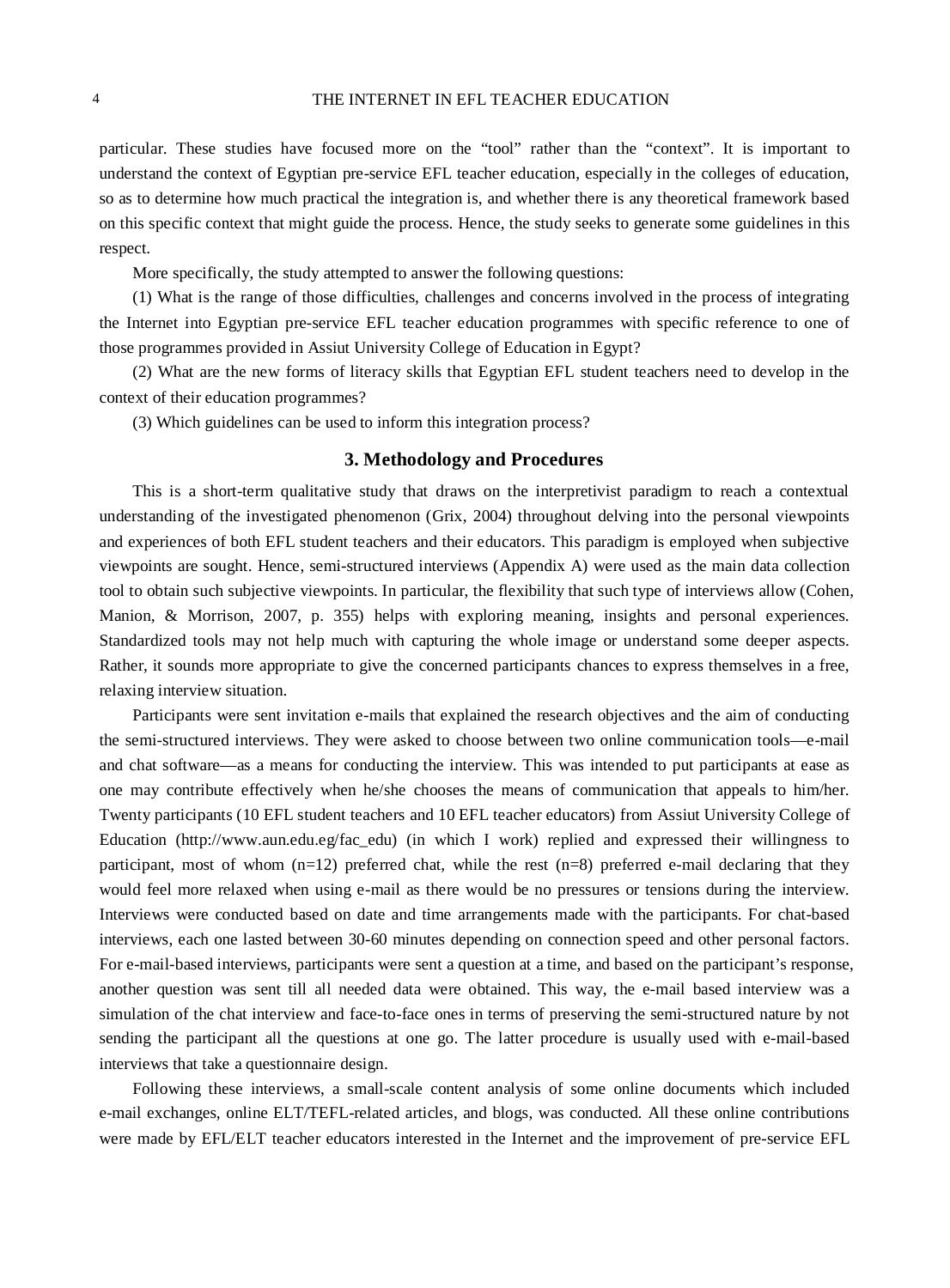teacher education in Egypt. A pragmatic, selective approach was employed for analyzing the relevant documents (12 documents). Following the interviews with content analysis is methodologically useful in this context. In other words, methodological triangulation of two data collection methods was employed here to overcome any potential weaknesses related to reliability which might be attached to conducting qualitative research (Grix, 2004). More specifically, after interview data were qualitatively analyzed to come out with some recurrent themes, these themes were was iteratively compared and contrasted with the content of the online documents. Finally, the interview analysis results, together with content analysis results, were used to inform the suggested guidelines.

# **4. Results**

Based on a thematic analysis of the data obtained from both interviews and online documents and with the purpose of coming out with some main themes in the light of the interview questions (Boyatzis, 1998), some generalizations were reached and clustered around the following aspects: (1) the types of difficulties that EFL student teachers experienced with using the Internet for academic purposes; (2) the training that those student teachers should receive in the context of their pre-service education programme; (3) the new literacy forms that students need to master; (4) the benefits that integrating the Internet should bring to students as far as English language learning is concerned; and (5) the difficulties and challenges standing as an obstacle in the way of integrating the Internet into the Egyptian pre-service EFL teacher education programmes.

In terms of the types of difficulties, all student teachers reported various types related to using the Internet for ELL-/ELT- related academic purposes. More specifically, these difficulties revolved around: (1) the inability to locate the exact material they needed; (2) feeling that they are "lost on the Web" owing to the massive amount of material and returned results they find; (3) the inability to employ effective searching strategies including using accurate and appropriate keywords/phrases; (4) the inability to employ appropriate online reading strategies (e.g., skimming, scanning and purposive selection) to save time and effort; and (5) the inability to distinguish between the trustworthy, objective websites on one hand, and the personal, subjective and prejudiced ones on the other.

All student teachers stated that they did not receive any training of any kind in using the Internet in general, and in using it for ELT-related academic purposes in particular. The only training course they received was a basic computer literacy course during their first year of study that was too out-of-date to encompass the online competencies and the new literacy forms needed for EFL student teachers in the 21st century. Most of them stated that they relied on themselves while using the Internet, whether at their own homes or in Internet cafes, working according to a 'trial-and-error' basis to master the minimum skills that would qualify them to get useful web-based materials relevant to the English language and ELT. All of them highlighted the necessity of receiving an organized, guided and purposive training at Assiut University College of Education with a special focus on how to employ the Internet for learning English as a foreign language.

All EFL student teachers asserted that integrating the Internet into their pre-service education programmes as an essential component would make a great difference for many reasons. In other words, using the Internet in this context would: (1) help them to develop their language skills by communicating with native speakers; (2) give them opportunity to know more about the target English culture; (3) allow them, through some online communication tools (e.g., e-mail, chat, e-groups), to exchange ideas with other colleagues, whether in Egypt or in any place all over the world, and receive feedback from experts; and (4) enable them to access online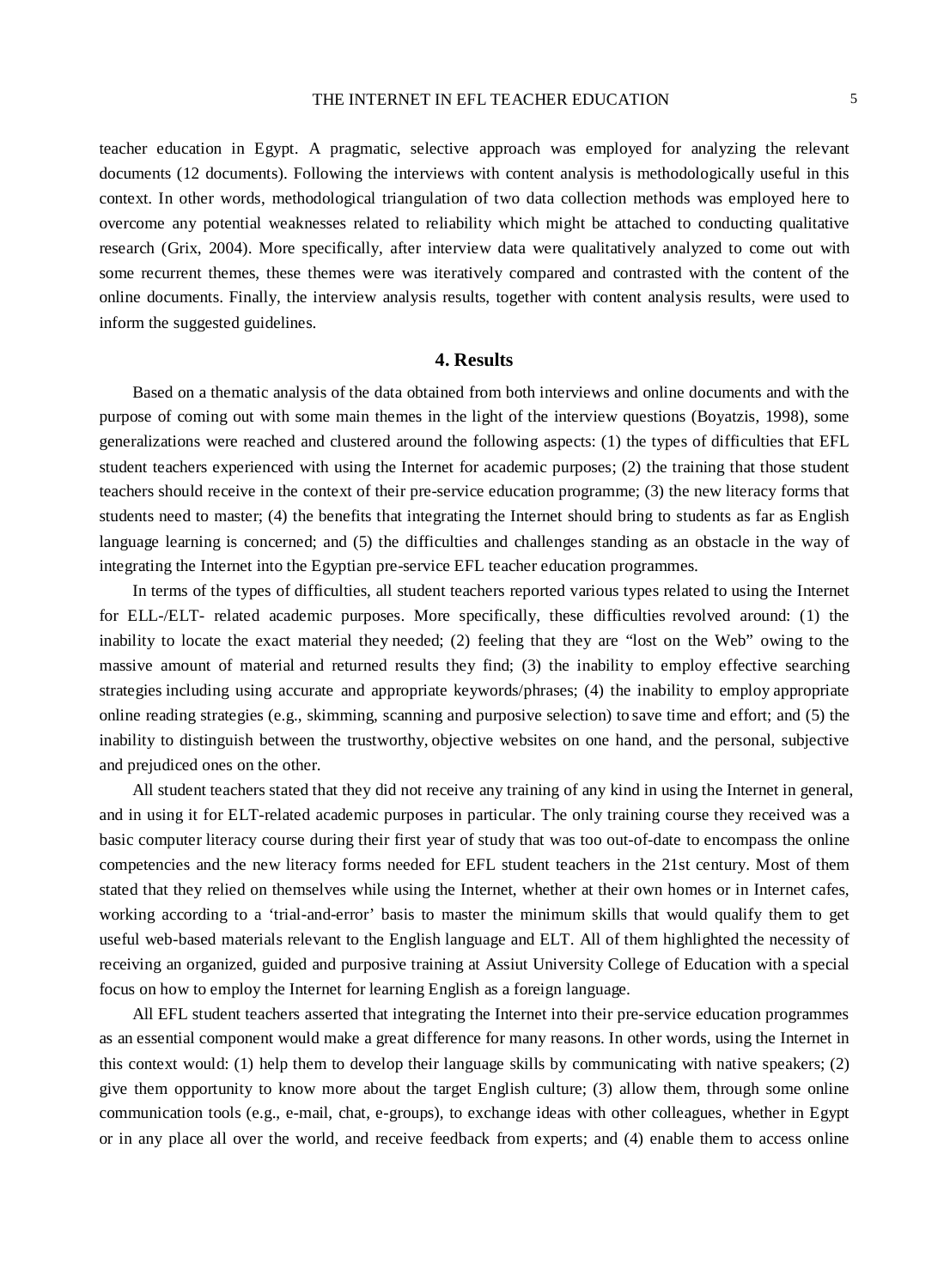updated materials relevant to the English courses they study.

EFL teacher educators focussed on the necessity of making a transition in the Egyptian pre-service EFL teacher education programmes in general from the traditional paper-based forms of literacy to the electronic forms. All of them highlighted the poor state of EFL student teachers' literacy practices in English which are still oriented more towards memorization than towards the creative, functional and communicative use of English as a foreign language. They anticipated that the electronic environment enabled by the Internet would foster creativity and free production in English learning.

As far as ELT and the Internet are concerned, some new literacy skills are needed to employ the Internet effectively for ELT in the context of this pre-service teacher education programme. The skills that are drawn from participants are represented in:

(1) Using effective techniques for surfing the Web to locate online resources and materials related to the English language (e.g., linguistics and literature) and ELT/ELL;

(2) Reading online materials critically and selectively to choose whose which are useful and relevant;

(3) Employing Internet tools (e.g., chat software, e-mail, and English teaching/learning websites) for improving basic language skills (e.g., listening, reading comprehension, speaking and written communication);

(4) Mastering online writing skills that differ from traditional offline writing; these new skills are urgent within an online environment in which people can compose online and communicate with a wider range of people from all over the world.

(5) Accessing English teaching/learning resources that provide EFL student teachers with English/ELT/ELL- related useful materials. There are many authentic English websites (e.g., [www.bbc.com](http://www.bbc.com/) and [www.bbcarabic.com\)](http://www.bbcarabic.com/) which involve free online English teaching services directing to speakers of other languages including Arabic.

The challenges related to integrating the Internet in this context and which were reported by EFL educators are quite similar; all of them revolved around the following: (1) the insufficient number of computers available in the college labs; (2) the student teachers' poor skills and negative attitudes towards learning new things in general, and learning the Internet for academic purposes in particular; (3) the required long-term comprehensive technical training courses that student teachers need, since there is a great diversity in the their mastery of the basic computer and Internet skills (e.g., still, few student teachers are not capable of using Windows as an operating system); (4) the administrative, bureaucratic difficulties which would hinder and delay such a positive change from quickly taking place; and (5) the need to train EFL teacher educators themselves on mastering the basic computer and Internet skills since some teacher educators, especially those who have negative attitudes towards new technologies in general, are still lagging behind.

## **5. Conclusion: Suggested Guidelines**

Based on the thematic analysis conducted with the qualitative data obtained from the interviews and the online documents, some guidelines for integrating the Internet into the Egyptian pre-service EFL teacher education programmes are suggested. Though these guidelines are based on the Egyptian context, they can be used by EFL teacher educators all over the world to inform their practices, once they wish to integrate the Internet into their teaching:

## **5.1 Developing studied courses**

Two main courses studied by EFL student teachers need to be updated enough to address ICTs in general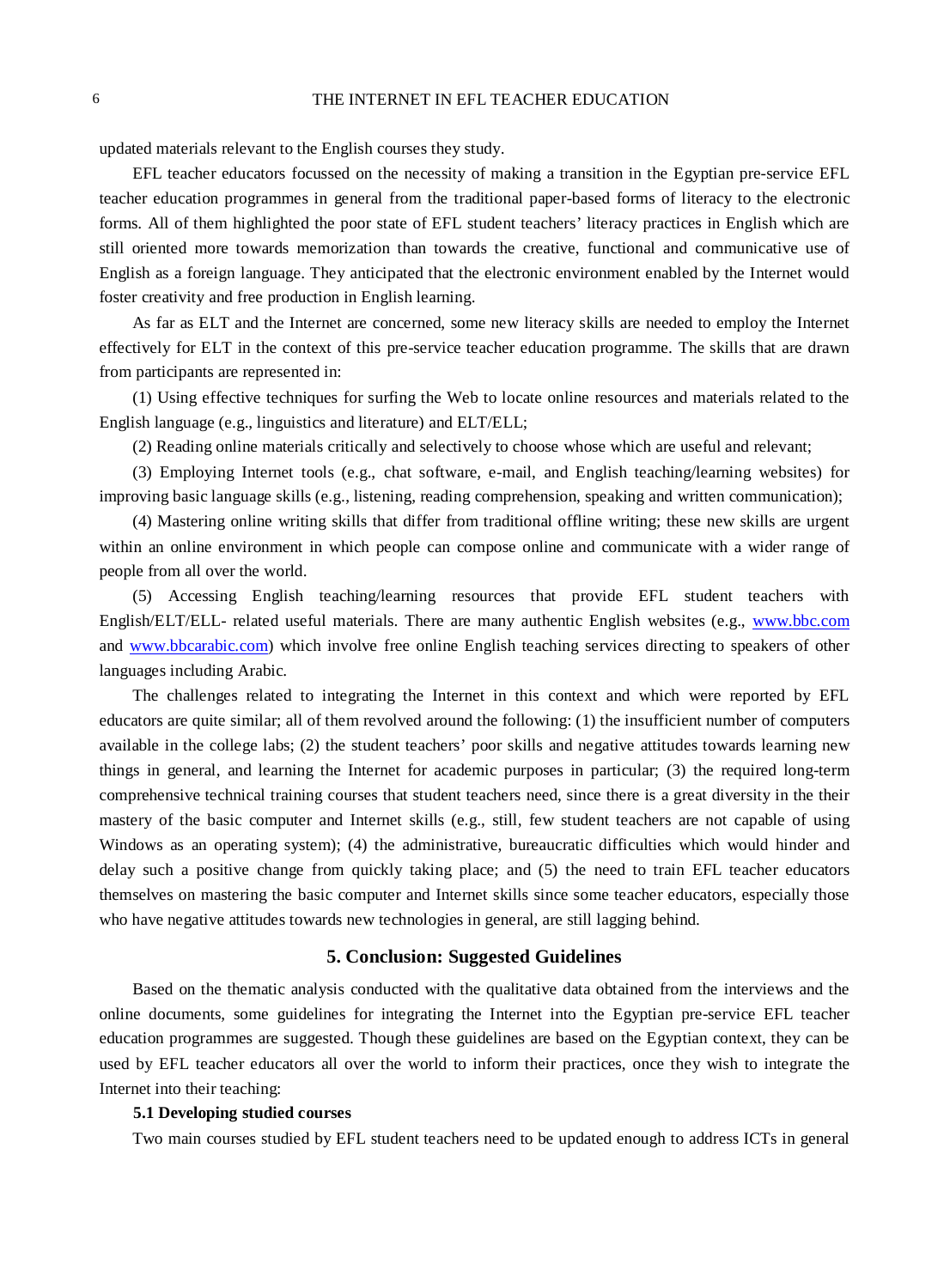and the Internet-related new literacy forms in particular: Educational technology and TEFL methodology. Moreover, a link should be created between those two courses so that new ICTs, especially new Internet-related skills and strategies, are used practically in TEFL workshops and real-learning practices in the context of English language learning. The educational technology course should provide the basic technical training that student teachers need on how to use the Internet. The TEFL methodology course should focus on the literacy and competency aspects that students need to develop. The input that student teachers get in the educational technology course should be effectively employed in the TEFL methodology course which is divided into two main parts: a theoretical part and a practical part. It is the practical part that should address these new aspects, because it involves real interactions with student teachers in workshops.

## **5.2 Developing the main language skills for EFL student teachers**

The main language skills (i.e., listening, reading, writing, speaking and communication skills) addressed in the TESOL/TEFL methodology course should be studied in the light of a new perspective based on ICTs, especially the Internet, and the associated new literacy forms that have been influencing the English language in such a way that language skills, competencies and practices are taking new forms and shapes that need to be considered in the process of preparing future teachers of English. Therefore, focus should be on online reading, and how to skim and scan in the web-based environment that includes hyperlinks and hypertexts.

# **5.3 Blended learning is an appropriate approach for organizing learning**

In the context of the EFL teacher training programmes, blended learning (i.e., web-based learning reinforcing and complementing traditional instruction) is the most appropriate mode and/or approach of using and employing the website at this stage. The Internet or the Web, as many teacher educators emphasize, should never replace traditional face-to-face instruction. Hence, blended learning should combine the best elements of both modes to help student teachers to achieve the greatest benefit. In this sense, the website according to this approach should be used to: (1) reinforce and consolidate the students' learning and understanding of new concepts, skills and ideas studied in the TESOL/TEFL methodology course and other academic courses (e.g., literature and linguistics); (2) enable effective synchronous/asynchronous communication among students and between students and their tutors to achieve the best learning outcomes; (3) provide more space and time to discuss assignments and give feedback; (4) make use of the massive resources available on TEFL/TESOL-related websites to develop lifelong learning skills.

# **5.4 Helping students to practically use some web-based tools and applications in the TEFL methodology workshops**

These tools and applications include e-mail, blogs, chat-rooms and search engines. These tools include specific features that can be usefully employed to help with fostering some new literacy practices for student teachers, while they are accomplishing real learning purposes and objectives in the context of English language learning (e.g., surfing the Web to find an answer to a question, reading an article online to identify the main idea, writing a report reflecting personal opinion based on online reading and real communication with experts/professionals in the field of TESOL/TEFL).

## **5.5 Coordination between EFL teacher educators is needed**

There should be some coordination among all EFL teacher educators (i.e., those teaching the academic linguistic and literature courses on one hand, and those teaching the educational, methodological courses on the other) as to the procedures and strategies that they should use to encourage student teachers to use the Web in realistic learning purposes. In other words, there should be a unified attitude among those staff members to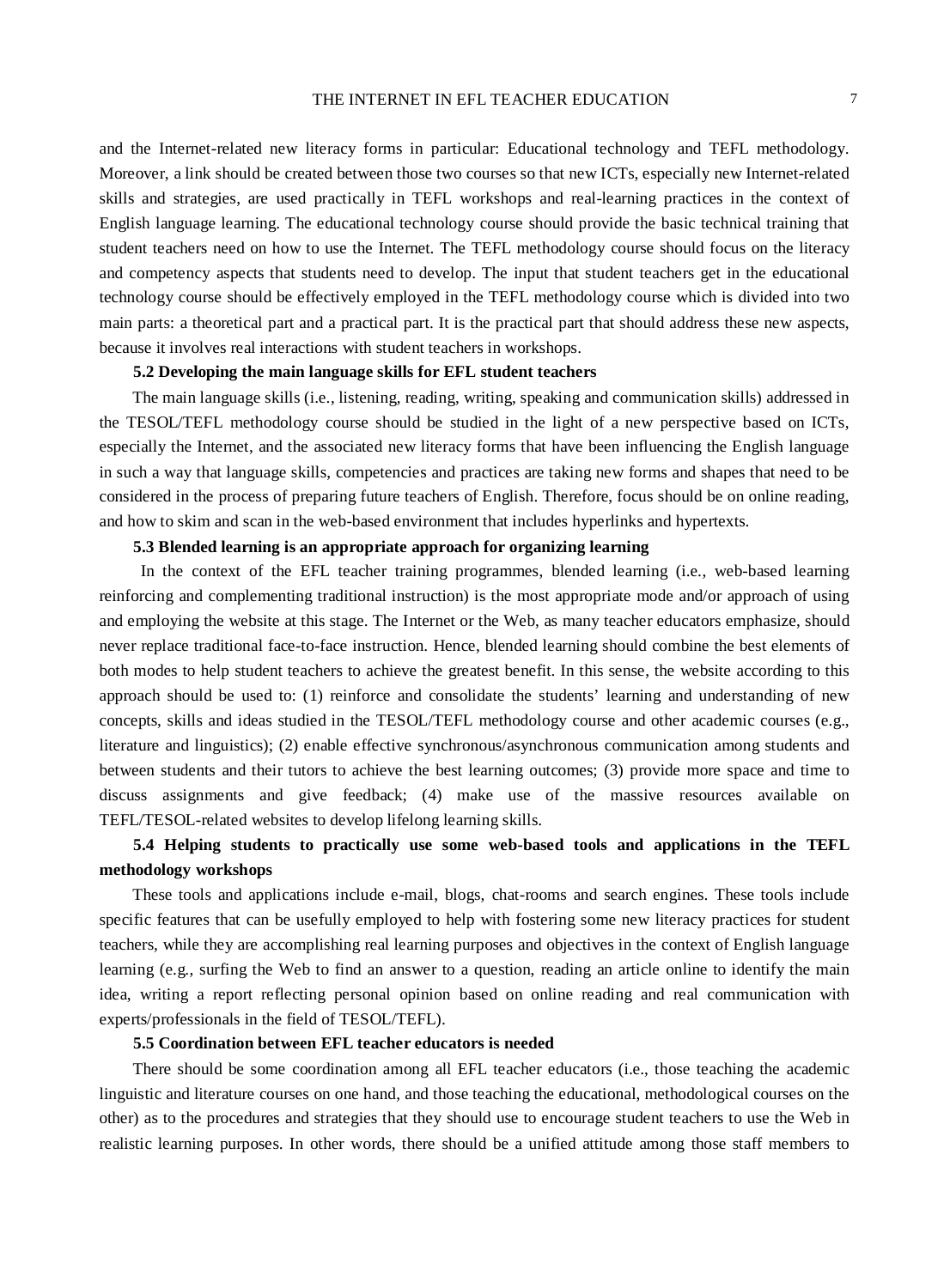## 8 THE INTERNET IN EFL TEACHER EDUCATION

direct students to resort to the Web as an essential learning resource.

## **5.6 Resolving technical problems**

The technology labs and the computers should be ready for students to use and access at any time. Having access outside the university campus is sometimes problematic to many students. Old computers should be updated and new ones should be purchased to meet the increasing number of enrolled students.

# **5.7 Using new teaching/learning approaches methods**

It has become evident that traditional, formal teaching/learning methods used in the Egyptian context of EFL teacher education which revolve lecturing, rote learning and memorization are no longer useful within a blended learning context. Instead, some other socio-constructivist learning/teaching methods should come to the fore. Examples of these include socio-cultural theory, constructivist learning, cooperative learning, project-based learning, problem-based learning and enquiry-based learning. Socio-cultural theory is an interactive approach, especially Vygotsky's concept of ZPD (Zone of Proximal Development) which is closely relevant to language learning particularly in a web-based context. According to Moll and Greenberg (1990, p. 5), ZPD represents a change of focus from teacher-fronted instruction to student-centred learning. ZPD focuses on the English learners' active creation or use of new means to accomplish and understand an activity while collaborating with others to learn. The author thinks that an eclectic approach that makes use of constructivist and learner-centred principles may be useful that all the previously-mentioned approaches share the common interest in the learners and building knowledge interactively and constructively, not through memorization of facts and ideas.

# **References**

- Abdallah, M. M. S. (2007). *Exploring the process of integrating the internet into English language teaching*. (Online submission to ERIC: ED498887)
- Abdallah, M. M. S. (2008). *"New literacies or new challenges?" The development of the concept of literacy in the context of information and communication technologies and language teaching*. (Online submission to ERIC. ED502132)
- Boyatzis, R. E. (1998). *Transforming qualitative information: Thematic analysis and code development*. London: Sage.
- Cavanaugh, T. (2005). Integrating literacy and technology literacy instruction in preservice education. In: G. Richards (Ed.), *Proceedings of world conference on e-learning in corporate, government, healthcare, and higher education* (pp. 2552-2556). Chesapeake, VA: AACE.
- Cohen, L., Manion, L., & Morrison, K. (2007). *Research methods in education* (6th ed.). London: Routledge.
- Coiro, J. (2003). Reading comprehension on the Internet: Expanding our understanding of reading comprehension to encompass new literacies [Exploring Literacy on the Internet department]. *The Reading Teacher, 56(*6), February. [Online]. Retrieved from http://www.readingonline.org/electronic/elec\_index.asp?HREF=/electronic/RT/2- 03\_column/index.html
- Coiro, J., Knobel, M., Lankshear, C., & Leu, D. (2008). Central issues in new literacies and new literacies research. In J. Coiro, M. Knobel, C. Lankshear, & D. Leu (Eds.), *The handbook of research on new literacies*. Erlbaum: Mahwah, NJ.
- Crystal, D. (2001) Language and the Internet. Cambridge, Cambridge University Press.
- England, L. (2007). Technology applications in English language teaching in Egyptian universities: A developing relationship. *CALICO Journal*, *24*(2).
- Grix, J. (2004). *Foundations of research*. Basingstoke: Palgrave.
- Harman, J. C. (2007). Let them use the Internet: Why college instructors should encourage student Internet use. *College Teaching 55(*1), 2-4.
- Hull, G., & Schultz, K. (Eds.) (2002). *School's out!: Bridging out-of-school literacies with classroom practice*. New York: Teachers College Press.
- Ingraham, B., Levy, P., McKenna, C. & Roberts, G. (2007). Academic literacy in the 21st century. In G. Conole, & M. Oliver (Eds), *Contemporary perspectives in e-learning research: Themes, methods and impact on practice*. London: Routledge.
- Jewitt, C. (2006). *Technology, literacy and learning: A multimodal approach*. London: Routledge.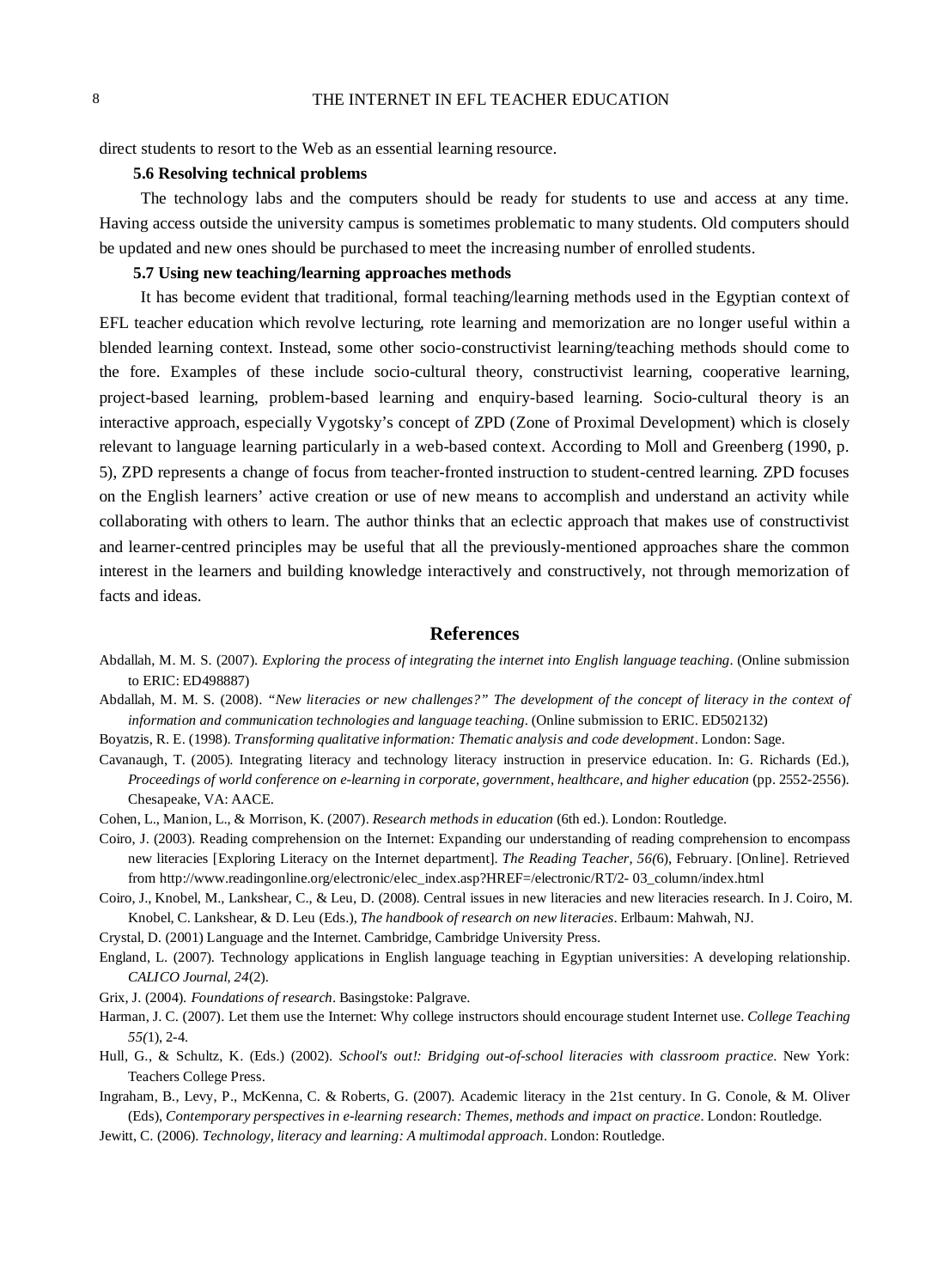- Karchmer, R. (2001). The journey ahead: Thirteen teachers report how the Internet influences literacy and literacy instruction in their K-12 Classrooms. *Reading Research Quarterly*. *36(*4), 442-466.
- King, A. (1993). From sage on the stage to guide on the side. *College teaching*, *41*(1), 30-35.
- Leu, D. J., Kinzer, C. K., Coiro, J. L., & Cammack, D. W. (2004). Toward a theory of new literacies emerging from the Internet and other information and communication technologies. *International reading association*[Online]. Retrieved from: http://www.readingonline.org/newliteracies/leu/
- Mekheimer, M. (2005). Effects of Internet-based instruction, using Webquesting and e-mail on developing some essay writing skills in prospective teachers at the Faculty of Education at Beni Suef. *PhD Dissertation*. Beni Suef Faculty of Education, Egypt.
- Moll, L. C., & Greenberg, J. B. (1990). Creating zones of possibilities: Combining social contexts for instruction. In L. C. Moll (Ed.), *Vygotsky and education: Instructional implications and applications of sociohistorical psychology* (pp. 319-348). New York, NY: Cambridge University Press.
- Roberts, J. (1998). *Language teacher education*. London: Arnold.
- The New London Group (1996). A pedagogy of multiliteracies: Designing social futures. *Harvard Educational Review*, *66*(1), 60-92.

Tyner, K. (1998). *Literacy in a digital world: Teaching and learning in the age of information*. New Jersey: Lawrence Erlbaum.

Warschauer, M., Shetzer, H., & Meloni, C. (2000). *Internet for English teaching*. Alexandria, VA: Teachers of English to Speakers of Other Languages.

### **Appendix A: Semi-structured Interviews**

### *I-Sample Interview Questions Used with EFL Student Teachers*

(1) Have you experienced any difficulties related to using the Internet in your study (if participants were not able to get what was meant by difficulties in this context, they were briefed that examples of such difficulties include: not being able to locate relevant data to something they study; feeling overwhelmed with the vast amount of data available online; and not being able to understand online content)?

(2) If so, what were these problems/difficulties? (Be specific and detailed giving examples as much as you can)

(3) Have you received any training of any kind in the College of Education in using the Internet for study/academic purposes related to English teaching and learning? If the answer was positive, other follow-up questions would follow: In what subjects/courses did you receive such training? Was the training sufficient/satisfactory meeting your expectations?

(4) Do you think that you need a focussed or concentrated instruction/guidance in your training programme at the College of Education into how to use the Internet effectively for study purposes? Why? (Participants were prompted to state detailed and specific reasons).

(5) Have you heard about the new literacy forms imposed by the Internet? If the answer was positive, another follow-up question would be: do you think that you need any of these new Internet-related forms in your pre-service training as an English teacher?

(6) Do you think that the college provides you with opportunities to use the Internet for academic purposes in the course of your study programme? Participants were prompted to give as much justifications, explanations, and examples as possible.

(7) Do you believe that integrating the teaching of how to use the Internet for academic purposes in your training programme will make any difference? Why? (Participants were prompted to state their reasons in both cases).

(8) In your personal opinion, how important the Internet can be for you in the context of this education or